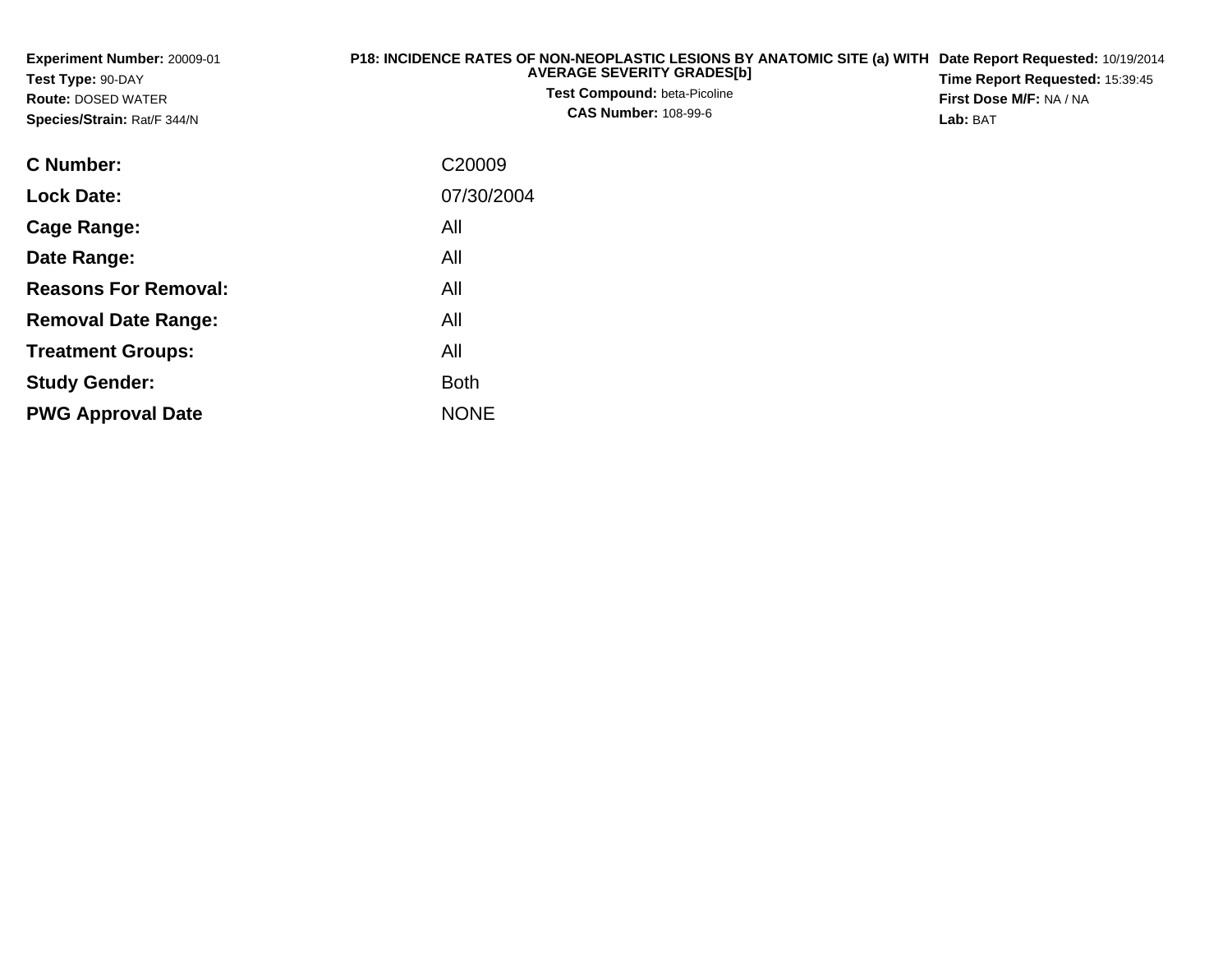| F 344/N Rat MALE                                         | MG/L<br>0 | <b>MG/L</b><br>78 |                    |                    |                    |           |
|----------------------------------------------------------|-----------|-------------------|--------------------|--------------------|--------------------|-----------|
|                                                          |           |                   | <b>MG/L</b><br>156 | <b>MG/L</b><br>312 | <b>MG/L</b><br>625 | 1250 MG/L |
| <b>Disposition Summary</b>                               |           |                   |                    |                    |                    |           |
| <b>Animals Initially In Study</b><br><b>Early Deaths</b> | 10        | 10                | 10                 | 10                 | 10                 | 10        |
| <b>Survivors</b><br><b>Terminal Sacrifice</b>            | 10        | 10                | 10                 | 10                 | 10                 | 10        |
| <b>Animals Examined Microscopically</b>                  | 10        | 10                | 10                 | 10                 | 10                 | 10        |
|                                                          |           |                   |                    |                    |                    |           |
| <b>ALIMENTARY SYSTEM</b>                                 |           |                   |                    |                    |                    |           |
| Esophagus                                                | (10)      | (0)               | (0)                | (0)                | (0)                | (10)      |
| Intestine Large, Cecum                                   | (10)      | (0)               | (0)                | (0)                | (0)                | (10)      |
| Intestine Large, Colon                                   | (10)      | (0)               | (0)                | (0)                | (0)                | (10)      |
| Intestine Large, Rectum                                  | (10)      | (0)               | (0)                | (0)                | (0)                | (10)      |
| Inflammation, Chronic Active                             |           |                   |                    |                    |                    | 1[1.0]    |
| Intestine Small, Duodenum                                | (10)      | (0)               | (0)                | (0)                | (0)                | (10)      |
| Intestine Small, Ileum                                   | (10)      | (0)               | (0)                | (0)                | (0)                | (10)      |
| Intestine Small, Jejunum                                 | (10)      | (0)               | (0)                | (0)                | (0)                | (10)      |
| Liver                                                    | (10)      | (0)               | (0)                | (0)                | (0)                | (10)      |
| Hematopoietic Cell Proliferation                         | 8[1.0]    |                   |                    |                    |                    | 9[1.0]    |
| Inflammation, Chronic Active                             | 10 [1.0]  |                   |                    |                    |                    | 10 [1.2]  |
| Mesentery                                                | (1)       | (0)               | (0)                | (0)                | (0)                | (0)       |
| Inflammation, Chronic Active                             | 1[1.0]    |                   |                    |                    |                    |           |
| Pancreas                                                 | (10)      | (0)               | (0)                | (0)                | (0)                | (10)      |
| Infiltration Cellular, Lymphocyte                        | 7[1.0]    |                   |                    |                    |                    | 4[1.3]    |
| Salivary Glands                                          | (10)      | (0)               | (0)                | (0)                | (0)                | (10)      |
| Stomach, Forestomach                                     | (10)      | (0)               | (0)                | (0)                | (0)                | (10)      |
| Stomach, Glandular                                       | (10)      | (0)               | (0)                | (0)                | (0)                | (10)      |
| Glands, Ectasia                                          |           |                   |                    |                    |                    | 1[1.0]    |
| Inflammation, Chronic Active                             |           |                   |                    |                    |                    | 1[1.0]    |
| Tooth                                                    | (0)       | (0)               | (0)                | (0)                | (0)                | (2)       |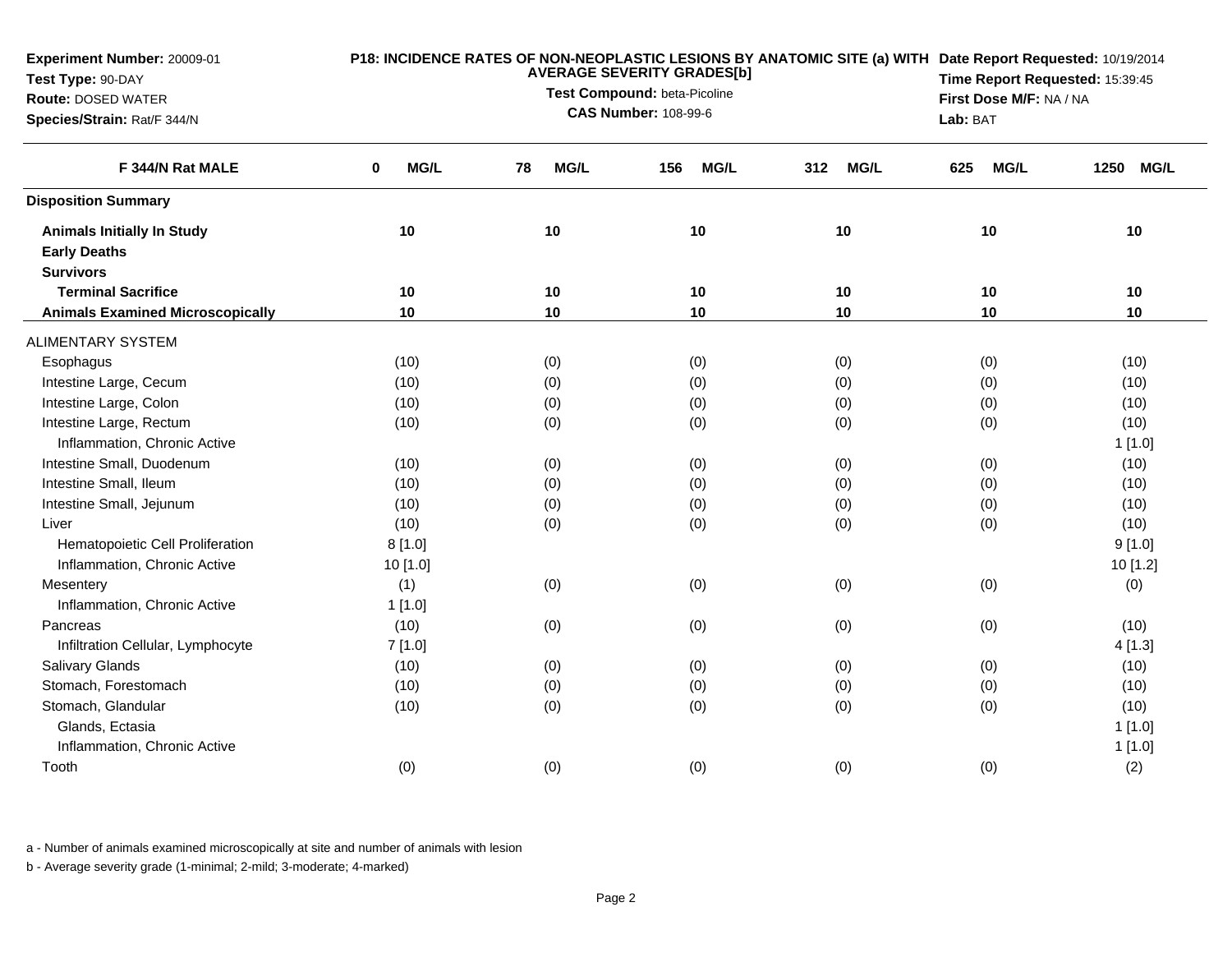| Experiment Number: 20009-01<br>Test Type: 90-DAY<br><b>Route: DOSED WATER</b><br>Species/Strain: Rat/F 344/N |           | <b>AVERAGE SEVERITY GRADES[b]</b><br>Test Compound: beta-Picoline<br><b>CAS Number: 108-99-6</b> | P18: INCIDENCE RATES OF NON-NEOPLASTIC LESIONS BY ANATOMIC SITE (a) WITH Date Report Requested: 10/19/2014<br>Time Report Requested: 15:39:45<br>First Dose M/F: NA / NA<br>Lab: BAT |                    |                    |                     |
|--------------------------------------------------------------------------------------------------------------|-----------|--------------------------------------------------------------------------------------------------|--------------------------------------------------------------------------------------------------------------------------------------------------------------------------------------|--------------------|--------------------|---------------------|
| F 344/N Rat MALE                                                                                             | MG/L<br>0 | <b>MG/L</b><br>78                                                                                | MG/L<br>156                                                                                                                                                                          | <b>MG/L</b><br>312 | <b>MG/L</b><br>625 | 1250<br><b>MG/L</b> |
| CARDIOVASCULAR SYSTEM                                                                                        |           |                                                                                                  |                                                                                                                                                                                      |                    |                    |                     |
| <b>Blood Vessel</b>                                                                                          | (10)      | (0)                                                                                              | (0)                                                                                                                                                                                  | (0)                | (0)                | (10)                |
| Heart                                                                                                        | (10)      | (0)                                                                                              | (0)                                                                                                                                                                                  | (0)                | (0)                | (10)                |
| Cardiomyopathy                                                                                               | 10 [2.0]  |                                                                                                  |                                                                                                                                                                                      |                    |                    | 10 [1.3]            |
| <b>ENDOCRINE SYSTEM</b>                                                                                      |           |                                                                                                  |                                                                                                                                                                                      |                    |                    |                     |
| <b>Adrenal Cortex</b>                                                                                        | (10)      | (0)                                                                                              | (0)                                                                                                                                                                                  | (0)                | (0)                | (10)                |
| Adrenal Medulla                                                                                              | (10)      | (0)                                                                                              | (0)                                                                                                                                                                                  | (0)                | (0)                | (10)                |
| Islets, Pancreatic                                                                                           | (10)      | (0)                                                                                              | (0)                                                                                                                                                                                  | (0)                | (0)                | (10)                |
| Parathyroid Gland                                                                                            | (9)       | (0)                                                                                              | (0)                                                                                                                                                                                  | (0)                | (0)                | (9)                 |
| <b>Pituitary Gland</b>                                                                                       | (9)       | (0)                                                                                              | (0)                                                                                                                                                                                  | (0)                | (0)                | (10)                |
| <b>Thyroid Gland</b>                                                                                         | (10)      | (0)                                                                                              | (0)                                                                                                                                                                                  | (0)                | (0)                | (10)                |
| Infiltration Cellular, Mononuclear CI                                                                        |           |                                                                                                  |                                                                                                                                                                                      |                    |                    | 1[1.0]              |
| <b>GENERAL BODY SYSTEM</b>                                                                                   |           |                                                                                                  |                                                                                                                                                                                      |                    |                    |                     |
| None                                                                                                         |           |                                                                                                  |                                                                                                                                                                                      |                    |                    |                     |
| <b>GENITAL SYSTEM</b>                                                                                        |           |                                                                                                  |                                                                                                                                                                                      |                    |                    |                     |
| <b>Coagulating Gland</b>                                                                                     | (1)       | (0)                                                                                              | (0)                                                                                                                                                                                  | (0)                | (0)                | (1)                 |
| Inflammation, Chronic Active                                                                                 |           |                                                                                                  |                                                                                                                                                                                      |                    |                    | 1[1.0]              |
| Epididymis                                                                                                   | (10)      | (0)                                                                                              | (0)                                                                                                                                                                                  | (0)                | (0)                | (10)                |
| Epithelium, Degeneration                                                                                     |           |                                                                                                  |                                                                                                                                                                                      |                    |                    | 1[1.0]              |
| Infiltration Cellular, Mononuclear CI                                                                        | 1[1.0]    |                                                                                                  |                                                                                                                                                                                      |                    |                    | 3[1.0]              |
| Mesothelium, Hyperplasia                                                                                     | 1[3.0]    |                                                                                                  |                                                                                                                                                                                      |                    |                    |                     |
| <b>Preputial Gland</b>                                                                                       | (10)      | (1)                                                                                              | (0)                                                                                                                                                                                  | (0)                | (0)                | (10)                |
| Inflammation, Chronic Active                                                                                 | 8[1.0]    |                                                                                                  |                                                                                                                                                                                      |                    |                    | 10[1.1]             |
| Inflammation, Granulomatous                                                                                  | 1 [1.0]   |                                                                                                  |                                                                                                                                                                                      |                    |                    |                     |
| Prostate                                                                                                     | (10)      | (0)                                                                                              | (0)                                                                                                                                                                                  | (0)                | (0)                | (10)                |
| Inflammation, Chronic Active                                                                                 | 1[1.0]    |                                                                                                  |                                                                                                                                                                                      |                    |                    |                     |
| <b>Seminal Vesicle</b>                                                                                       | (10)      | (0)                                                                                              | (0)                                                                                                                                                                                  | (0)                | (0)                | (10)                |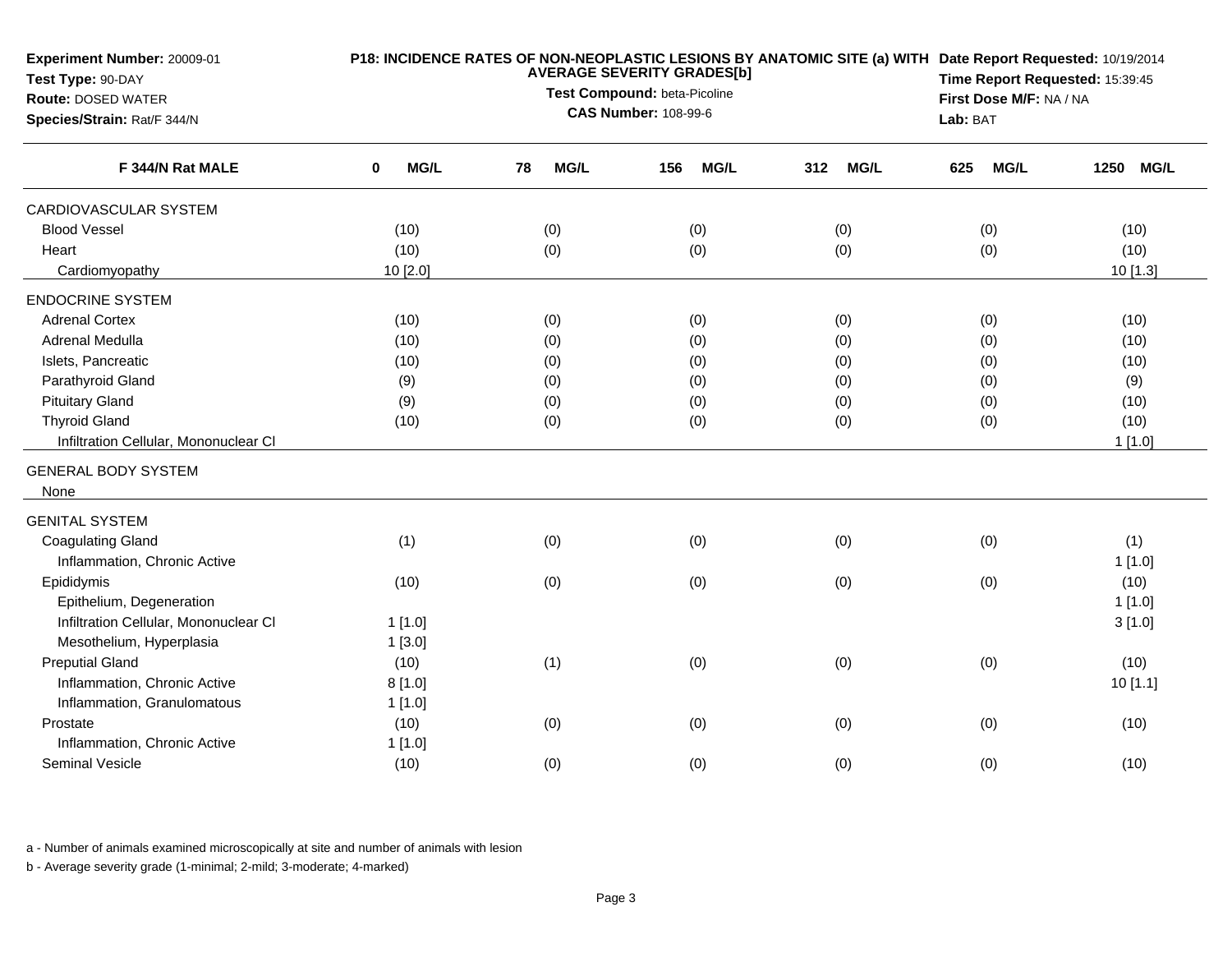| <b>Experiment Number: 20009-01</b><br>Test Type: 90-DAY<br><b>Route: DOSED WATER</b><br>Species/Strain: Rat/F 344/N |                  | Lab: BAT          | P18: INCIDENCE RATES OF NON-NEOPLASTIC LESIONS BY ANATOMIC SITE (a) WITH Date Report Requested: 10/19/2014<br>Time Report Requested: 15:39:45<br>First Dose M/F: NA / NA |                    |                    |           |
|---------------------------------------------------------------------------------------------------------------------|------------------|-------------------|--------------------------------------------------------------------------------------------------------------------------------------------------------------------------|--------------------|--------------------|-----------|
| F 344/N Rat MALE                                                                                                    | 0<br><b>MG/L</b> | 78<br><b>MG/L</b> | 156<br><b>MG/L</b>                                                                                                                                                       | <b>MG/L</b><br>312 | <b>MG/L</b><br>625 | 1250 MG/L |
| <b>Testes</b>                                                                                                       | (10)             | (0)               | (0)                                                                                                                                                                      | (0)                | (0)                | (10)      |
| Tunic, Inflammation, Chronic Active                                                                                 |                  |                   |                                                                                                                                                                          |                    |                    | 1[1.0]    |
| <b>HEMATOPOIETIC SYSTEM</b>                                                                                         |                  |                   |                                                                                                                                                                          |                    |                    |           |
| <b>Bone Marrow</b>                                                                                                  | (10)             | (0)               | (0)                                                                                                                                                                      | (0)                | (0)                | (10)      |
| Lymph Node, Mesenteric                                                                                              | (10)             | (0)               | (0)                                                                                                                                                                      | (0)                | (0)                | (10)      |
| Spleen                                                                                                              | (10)             | (0)               | (0)                                                                                                                                                                      | (0)                | (0)                | (10)      |
| Thymus                                                                                                              | (10)             | (0)               | (0)                                                                                                                                                                      | (0)                | (0)                | (10)      |
| <b>INTEGUMENTARY SYSTEM</b>                                                                                         |                  |                   |                                                                                                                                                                          |                    |                    |           |
| Mammary Gland                                                                                                       | (10)             | (0)               | (0)                                                                                                                                                                      | (0)                | (0)                | (9)       |
| Skin                                                                                                                | (10)             | (0)               | (0)                                                                                                                                                                      | (0)                | (0)                | (10)      |
| MUSCULOSKELETAL SYSTEM                                                                                              |                  |                   |                                                                                                                                                                          |                    |                    |           |
| <b>Bone</b>                                                                                                         | (10)             | (0)               | (0)                                                                                                                                                                      | (0)                | (0)                | (10)      |
| Cartilage, Atypia Cellular                                                                                          |                  |                   |                                                                                                                                                                          |                    |                    | 1[1.0]    |
| NERVOUS SYSTEM                                                                                                      |                  |                   |                                                                                                                                                                          |                    |                    |           |
| <b>Brain</b>                                                                                                        | (10)             | (0)               | (0)                                                                                                                                                                      | (0)                | (0)                | (10)      |
| <b>RESPIRATORY SYSTEM</b>                                                                                           |                  |                   |                                                                                                                                                                          |                    |                    |           |
| Lung                                                                                                                | (10)             | (0)               | (0)                                                                                                                                                                      | (0)                | (0)                | (10)      |
| Inflammation, Chronic Active                                                                                        | 6[1.0]           |                   |                                                                                                                                                                          |                    |                    | 6[1.0]    |
| Metaplasia, Osseous                                                                                                 |                  |                   |                                                                                                                                                                          |                    |                    | 1[1.0]    |
| Metaplasia, Squamous                                                                                                |                  |                   |                                                                                                                                                                          |                    |                    | 1[2.0]    |
| Nose                                                                                                                | (10)             | (0)               | (0)                                                                                                                                                                      | (0)                | (0)                | (10)      |
| Inflammation, Suppurative                                                                                           | 1[1.0]           |                   |                                                                                                                                                                          |                    |                    |           |
| Pleura                                                                                                              | (0)              | (0)               | (0)                                                                                                                                                                      | (0)                | (0)                | (1)       |
| Trachea                                                                                                             | (10)             | (0)               | (0)                                                                                                                                                                      | (0)                | (0)                | (10)      |
| SPECIAL SENSES SYSTEM                                                                                               |                  |                   |                                                                                                                                                                          |                    |                    |           |
| Eye                                                                                                                 | (10)             | (0)               | (0)                                                                                                                                                                      | (0)                | (0)                | (10)      |
| Harderian Gland                                                                                                     | (10)             | (0)               | (0)                                                                                                                                                                      | (0)                | (0)                | (10)      |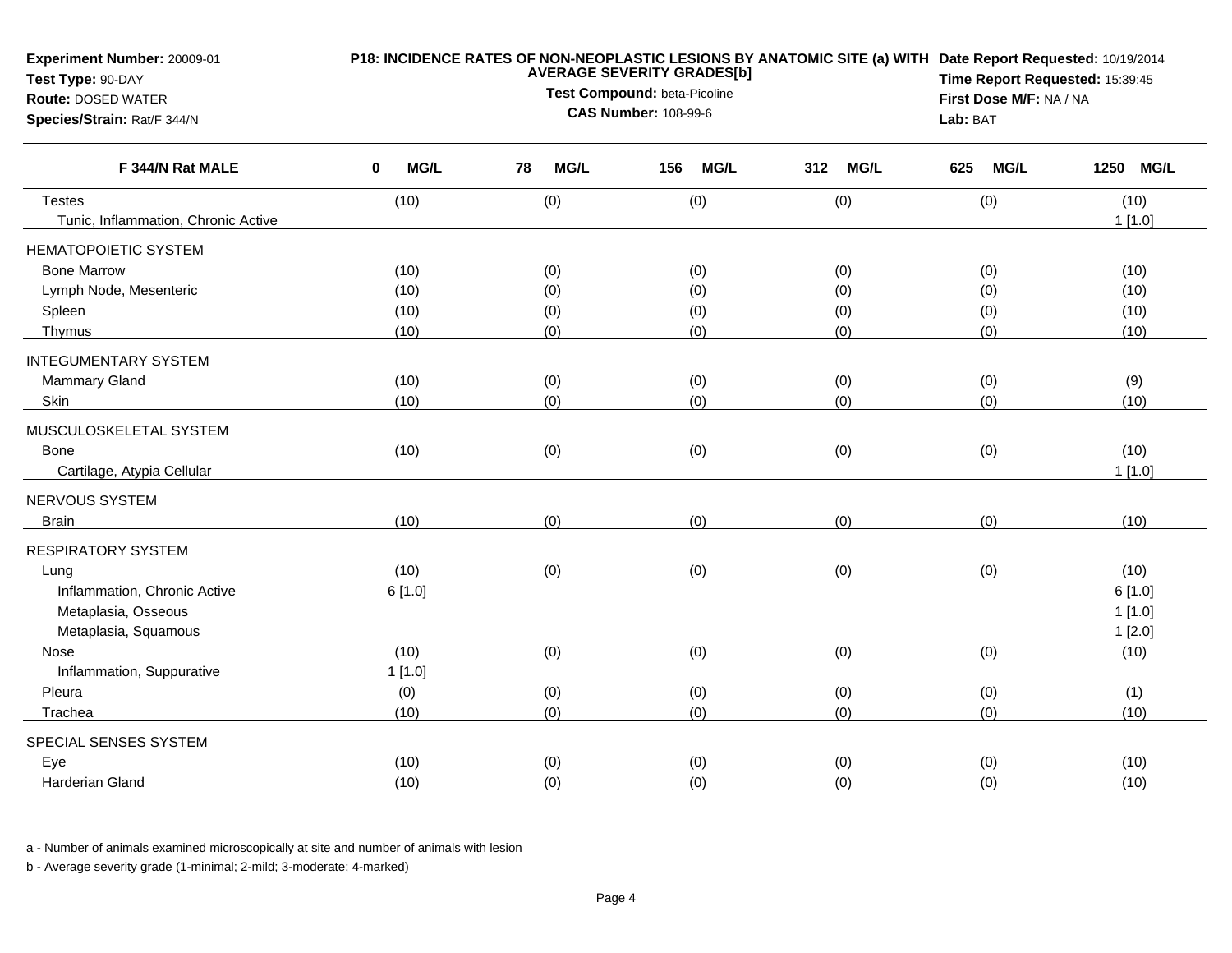| <b>Experiment Number: 20009-01</b><br>Test Type: 90-DAY<br><b>Route: DOSED WATER</b><br>Species/Strain: Rat/F 344/N |            | P18: INCIDENCE RATES OF NON-NEOPLASTIC LESIONS BY ANATOMIC SITE (a) WITH<br>Date Report Requested: 10/19/2014<br><b>AVERAGE SEVERITY GRADES[b]</b><br>Time Report Requested: 15:39:45<br>Test Compound: beta-Picoline<br>First Dose M/F: NA / NA<br><b>CAS Number: 108-99-6</b><br>Lab: BAT |                    |                    |                    |                     |
|---------------------------------------------------------------------------------------------------------------------|------------|---------------------------------------------------------------------------------------------------------------------------------------------------------------------------------------------------------------------------------------------------------------------------------------------|--------------------|--------------------|--------------------|---------------------|
| F 344/N Rat MALE                                                                                                    | MG/L<br>0  | 78<br><b>MG/L</b>                                                                                                                                                                                                                                                                           | <b>MG/L</b><br>156 | <b>MG/L</b><br>312 | 625<br><b>MG/L</b> | <b>MG/L</b><br>1250 |
| Infiltration Cellular, Mononuclear CI                                                                               |            |                                                                                                                                                                                                                                                                                             |                    |                    |                    | $1$ [1.0]           |
| URINARY SYSTEM                                                                                                      |            |                                                                                                                                                                                                                                                                                             |                    |                    |                    |                     |
| Kidney                                                                                                              | (10)       | (10)                                                                                                                                                                                                                                                                                        | (10)               | (10)               | (10)               | (10)                |
| Medulla, Mineralization                                                                                             | 5[1.0]     | 7[1.0]                                                                                                                                                                                                                                                                                      | 6[1.0]             | 6[1.0]             | 3[1.0]             | 7[1.0]              |
| Nephropathy                                                                                                         | $10$ [1.2] | 10[1.0]                                                                                                                                                                                                                                                                                     | 10 $[1.0]$         | 10[1.2]            | 10 [2.2]           | 10[2.9]             |
| Renal Tubule, Accumulation, Hyaline<br>Droplet                                                                      | $10$ [1.3] | $10$ [1.1]                                                                                                                                                                                                                                                                                  | $10$ [1.2]         | $10$ [1.1]         | 10 [1.0]           | $10$ [2.0]          |
| Renal Tubule, Pigmentation                                                                                          |            |                                                                                                                                                                                                                                                                                             |                    |                    |                    | 1[1.0]              |
| <b>Urinary Bladder</b>                                                                                              | (10)       | (0)                                                                                                                                                                                                                                                                                         | (0)                | (0)                | (0)                | (10)                |
| Infiltration Cellular, Mononuclear CI                                                                               |            |                                                                                                                                                                                                                                                                                             |                    |                    |                    | 2[1.0]              |

\*\*\*END OF MALE DATA\*\*\*

a - Number of animals examined microscopically at site and number of animals with lesion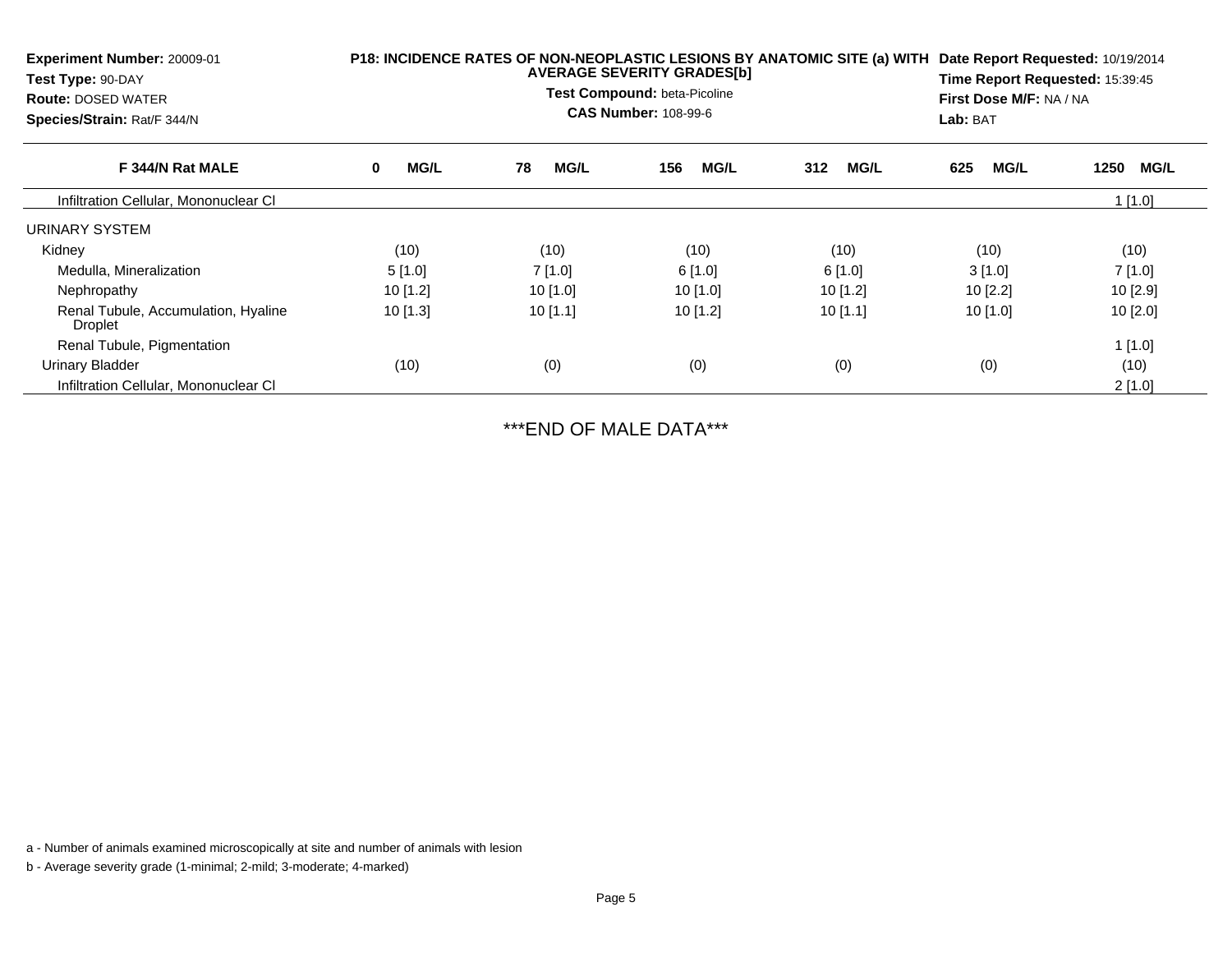| Experiment Number: 20009-01<br>Test Type: 90-DAY<br><b>Route: DOSED WATER</b><br>Species/Strain: Rat/F 344/N | P18: INCIDENCE RATES OF NON-NEOPLASTIC LESIONS BY ANATOMIC SITE (a) WITH Date Report Requested: 10/19/2014<br><b>AVERAGE SEVERITY GRADES[b]</b><br>Test Compound: beta-Picoline<br><b>CAS Number: 108-99-6</b><br>Lab: BAT |                   |                    |                    |                    | Time Report Requested: 15:39:45<br>First Dose M/F: NA / NA |  |
|--------------------------------------------------------------------------------------------------------------|----------------------------------------------------------------------------------------------------------------------------------------------------------------------------------------------------------------------------|-------------------|--------------------|--------------------|--------------------|------------------------------------------------------------|--|
| F 344/N Rat FEMALE                                                                                           | MG/L<br>0                                                                                                                                                                                                                  | <b>MG/L</b><br>78 | <b>MG/L</b><br>156 | <b>MG/L</b><br>312 | <b>MG/L</b><br>625 | 1250 MG/L                                                  |  |
| <b>Disposition Summary</b>                                                                                   |                                                                                                                                                                                                                            |                   |                    |                    |                    |                                                            |  |
| <b>Animals Initially In Study</b><br><b>Early Deaths</b><br><b>Survivors</b>                                 | 10                                                                                                                                                                                                                         | 10                | 10                 | 10                 | 10                 | 10                                                         |  |
| <b>Terminal Sacrifice</b>                                                                                    | 10                                                                                                                                                                                                                         | 10                | 10                 | 10                 | 10                 | 10                                                         |  |
| <b>Animals Examined Microscopically</b>                                                                      | 10                                                                                                                                                                                                                         | 10                | 10                 | 10                 | 10                 | 10                                                         |  |
| <b>ALIMENTARY SYSTEM</b>                                                                                     |                                                                                                                                                                                                                            |                   |                    |                    |                    |                                                            |  |
| Esophagus                                                                                                    | (10)                                                                                                                                                                                                                       | (0)               | (0)                | (0)                | (0)                | (10)                                                       |  |
| Intestine Large, Cecum                                                                                       | (10)                                                                                                                                                                                                                       | (0)               | (0)                | (0)                | (0)                | (10)                                                       |  |
| Intestine Large, Colon                                                                                       | (10)                                                                                                                                                                                                                       | (0)               | (0)                | (0)                | (0)                | (10)                                                       |  |
| Intestine Large, Rectum                                                                                      | (10)                                                                                                                                                                                                                       | (0)               | (0)                | (0)                | (0)                | (10)                                                       |  |
| Parasite Metazoan                                                                                            |                                                                                                                                                                                                                            |                   |                    |                    |                    | $\mathbf{1}$                                               |  |
| Intestine Small, Duodenum                                                                                    | (10)                                                                                                                                                                                                                       | (0)               | (0)                | (0)                | (0)                | (10)                                                       |  |
| Intestine Small, Ileum                                                                                       | (10)                                                                                                                                                                                                                       | (0)               | (0)                | (0)                | (0)                | (10)                                                       |  |
| Intestine Small, Jejunum                                                                                     | (10)                                                                                                                                                                                                                       | (0)               | (0)                | (0)                | (0)                | (10)                                                       |  |
| Liver                                                                                                        | (10)                                                                                                                                                                                                                       | (10)              | (10)               | (10)               | (10)               | (10)                                                       |  |
| Hematopoietic Cell Proliferation                                                                             | 3[1.0]                                                                                                                                                                                                                     |                   |                    |                    | 1[1.0]             | 1[1.0]                                                     |  |
| Hepatodiaphragmatic Nodule                                                                                   | $\overline{2}$                                                                                                                                                                                                             | 1                 |                    |                    | $\mathbf{1}$       | 1                                                          |  |
| Inflammation, Chronic Active                                                                                 | 10[1.1]                                                                                                                                                                                                                    | 9[1.2]            | $10$ [1.3]         | 9[1.2]             | 7[1.0]             | 10 [1.7]                                                   |  |
| Mesentery                                                                                                    | (0)                                                                                                                                                                                                                        | (0)               | (0)                | (0)                | (1)                | (0)                                                        |  |
| Fat, Inflammation, Chronic Active                                                                            |                                                                                                                                                                                                                            |                   |                    |                    | 1[2.0]             |                                                            |  |
| Pancreas<br>Acinus, Atrophy                                                                                  | (10)                                                                                                                                                                                                                       | (0)               | (0)                | (0)                | (0)                | (10)<br>1[2.0]                                             |  |
| Infiltration Cellular, Lymphocyte<br>Inflammation, Chronic Active                                            | 6[1.2]                                                                                                                                                                                                                     |                   |                    |                    |                    | 6[1.0]<br>1[1.0]                                           |  |
| Salivary Glands                                                                                              | (10)                                                                                                                                                                                                                       | (0)               | (0)                | (0)                | (0)                | (10)                                                       |  |
| Stomach, Forestomach                                                                                         | (10)                                                                                                                                                                                                                       | (0)               | (0)                | (0)                | (0)                | (10)                                                       |  |
| Stomach, Glandular                                                                                           | (10)                                                                                                                                                                                                                       | (0)               | (0)                | (0)                | (0)                | (10)                                                       |  |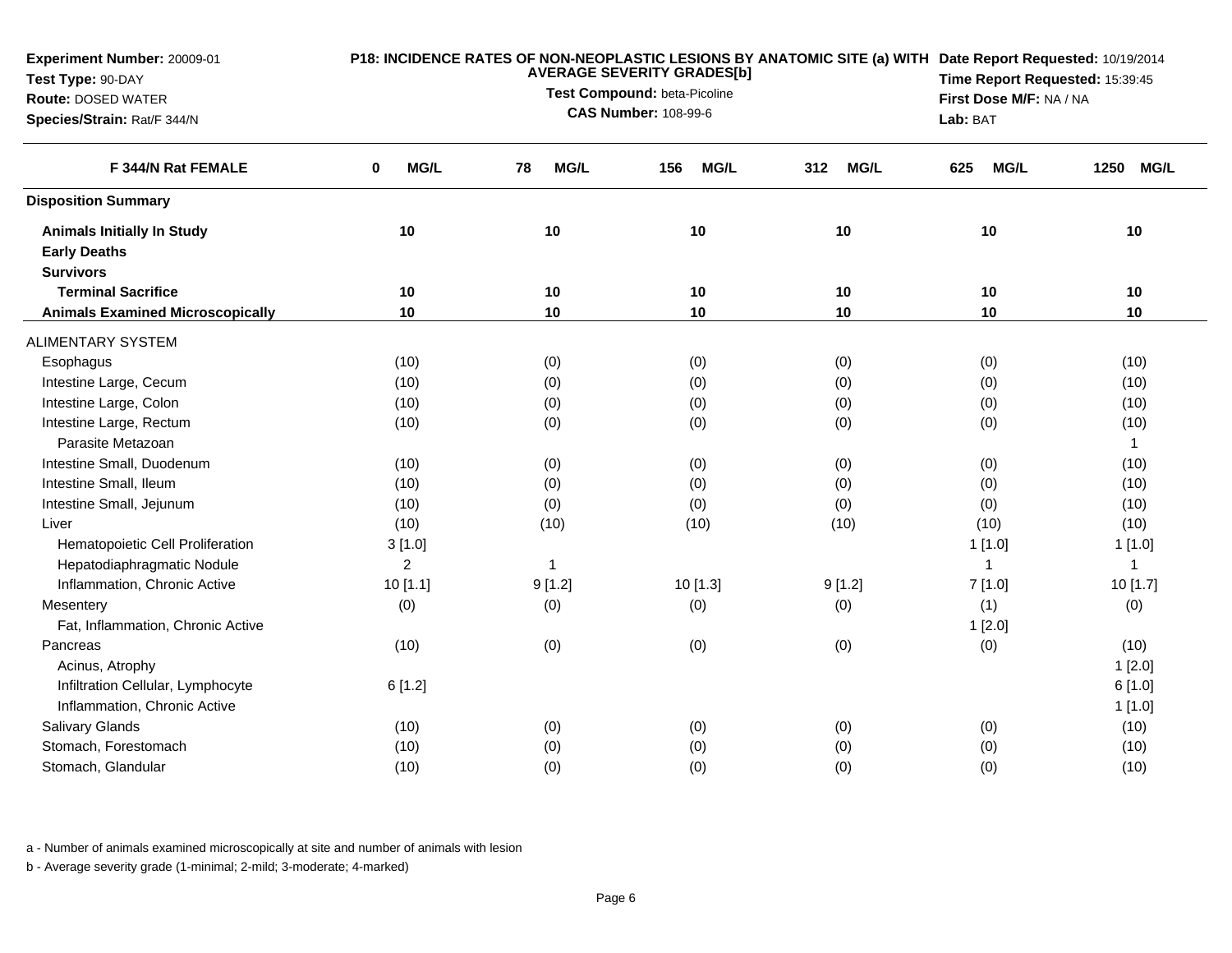| Experiment Number: 20009-01<br>Test Type: 90-DAY         |           |                   | <b>AVERAGE SEVERITY GRADES[b]</b><br>Test Compound: beta-Picoline |                    | P18: INCIDENCE RATES OF NON-NEOPLASTIC LESIONS BY ANATOMIC SITE (a) WITH Date Report Requested: 10/19/2014<br>Time Report Requested: 15:39:45 |                     |  |  |
|----------------------------------------------------------|-----------|-------------------|-------------------------------------------------------------------|--------------------|-----------------------------------------------------------------------------------------------------------------------------------------------|---------------------|--|--|
| <b>Route: DOSED WATER</b><br>Species/Strain: Rat/F 344/N |           |                   | <b>CAS Number: 108-99-6</b>                                       |                    | First Dose M/F: NA / NA<br>Lab: BAT                                                                                                           |                     |  |  |
| F 344/N Rat FEMALE                                       | MG/L<br>0 | 78<br><b>MG/L</b> | 156<br><b>MG/L</b>                                                | 312<br><b>MG/L</b> | 625<br><b>MG/L</b>                                                                                                                            | <b>MG/L</b><br>1250 |  |  |
| CARDIOVASCULAR SYSTEM                                    |           |                   |                                                                   |                    |                                                                                                                                               |                     |  |  |
| <b>Blood Vessel</b>                                      | (10)      | (0)               | (0)                                                               | (0)                | (0)                                                                                                                                           | (10)                |  |  |
| Heart                                                    | (10)      | (0)               | (0)                                                               | (0)                | (0)                                                                                                                                           | (10)                |  |  |
| Cardiomyopathy                                           | 9[1.0]    |                   |                                                                   |                    |                                                                                                                                               | 9[1.0]              |  |  |
| <b>ENDOCRINE SYSTEM</b>                                  |           |                   |                                                                   |                    |                                                                                                                                               |                     |  |  |
| <b>Adrenal Cortex</b>                                    | (10)      | (0)               | (0)                                                               | (0)                | (0)                                                                                                                                           | (10)                |  |  |
| Adrenal Medulla                                          | (10)      | (0)               | (0)                                                               | (0)                | (0)                                                                                                                                           | (10)                |  |  |
| Islets, Pancreatic                                       | (10)      | (0)               | (0)                                                               | (0)                | (0)                                                                                                                                           | (10)                |  |  |
| Parathyroid Gland                                        | (8)       | (0)               | (0)                                                               | (0)                | (0)                                                                                                                                           | (9)                 |  |  |
| <b>Pituitary Gland</b>                                   | (10)      | (0)               | (0)                                                               | (0)                | (0)                                                                                                                                           | (10)                |  |  |
| <b>Thyroid Gland</b>                                     | (10)      | (0)               | (0)                                                               | (0)                | (0)                                                                                                                                           | (10)                |  |  |
| <b>GENERAL BODY SYSTEM</b>                               |           |                   |                                                                   |                    |                                                                                                                                               |                     |  |  |
| None                                                     |           |                   |                                                                   |                    |                                                                                                                                               |                     |  |  |
| <b>GENITAL SYSTEM</b>                                    |           |                   |                                                                   |                    |                                                                                                                                               |                     |  |  |
| <b>Clitoral Gland</b>                                    | (10)      | (0)               | (0)                                                               | (0)                | (0)                                                                                                                                           | (10)                |  |  |
| Inflammation, Chronic Active                             | 6[1.0]    |                   |                                                                   |                    |                                                                                                                                               | 8[1.0]              |  |  |
| Ovary                                                    | (10)      | (0)               | (0)                                                               | (0)                | (0)                                                                                                                                           | (10)                |  |  |
| Oviduct                                                  | (1)       | (0)               | (0)                                                               | (0)                | (0)                                                                                                                                           | (0)                 |  |  |
| Infiltration Cellular, Mixed Cell                        | 1[1.0]    |                   |                                                                   |                    |                                                                                                                                               |                     |  |  |
| <b>Uterus</b>                                            | (10)      | (0)               | (0)                                                               | (0)                | (0)                                                                                                                                           | (10)                |  |  |
| <b>HEMATOPOIETIC SYSTEM</b>                              |           |                   |                                                                   |                    |                                                                                                                                               |                     |  |  |
| <b>Bone Marrow</b>                                       | (10)      | (0)               | (0)                                                               | (0)                | (0)                                                                                                                                           | (10)                |  |  |
| Lymph Node, Mesenteric                                   | (10)      | (0)               | (0)                                                               | (0)                | (0)                                                                                                                                           | (10)                |  |  |
| Spleen                                                   | (10)      | (0)               | (0)                                                               | (0)                | (0)                                                                                                                                           | (10)                |  |  |
| Thymus                                                   | (10)      | (0)               | (0)                                                               | (0)                | (0)                                                                                                                                           | (10)                |  |  |
| <b>INTEGUMENTARY SYSTEM</b>                              |           |                   |                                                                   |                    |                                                                                                                                               |                     |  |  |
| Mammary Gland                                            | (10)      | (0)               | (0)                                                               | (0)                | (0)                                                                                                                                           | (10)                |  |  |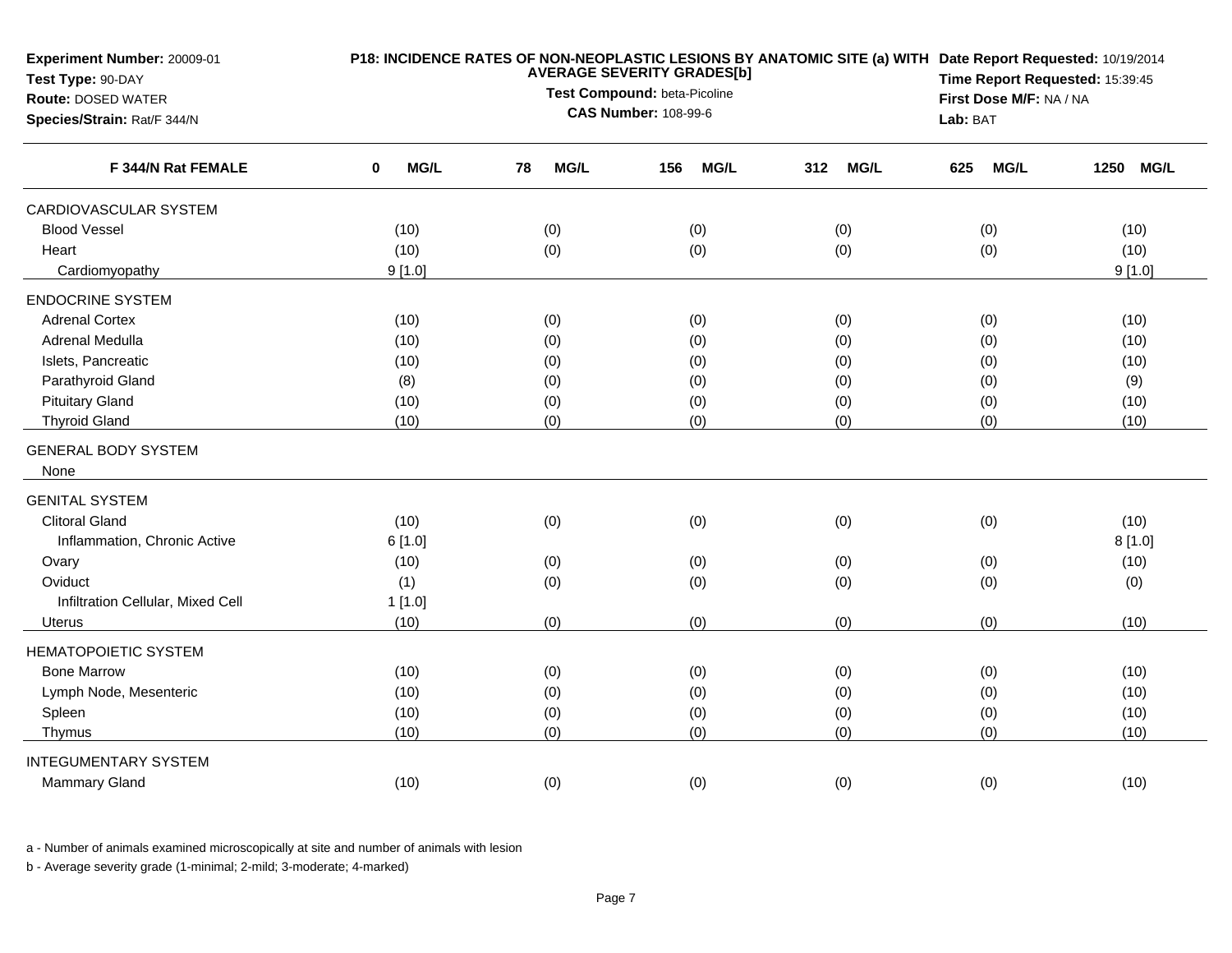| Experiment Number: 20009-01<br>Test Type: 90-DAY<br><b>Route: DOSED WATER</b><br>Species/Strain: Rat/F 344/N | P18: INCIDENCE RATES OF NON-NEOPLASTIC LESIONS BY ANATOMIC SITE (a) WITH Date Report Requested: 10/19/2014<br><b>AVERAGE SEVERITY GRADES[b]</b><br>Test Compound: beta-Picoline<br><b>CAS Number: 108-99-6</b> |                   |                    |                    | Time Report Requested: 15:39:45<br>First Dose M/F: NA / NA<br>Lab: BAT |           |
|--------------------------------------------------------------------------------------------------------------|----------------------------------------------------------------------------------------------------------------------------------------------------------------------------------------------------------------|-------------------|--------------------|--------------------|------------------------------------------------------------------------|-----------|
| F 344/N Rat FEMALE                                                                                           | <b>MG/L</b><br>0                                                                                                                                                                                               | <b>MG/L</b><br>78 | 156<br><b>MG/L</b> | 312<br><b>MG/L</b> | <b>MG/L</b><br>625                                                     | 1250 MG/L |
| <b>Mammary Gland</b>                                                                                         | (10)                                                                                                                                                                                                           | (0)               | (0)                | (0)                | (0)                                                                    | (10)      |
| Infiltration Cellular, Mixed Cell                                                                            | 1[1.0]                                                                                                                                                                                                         |                   |                    |                    |                                                                        |           |
| Skin                                                                                                         | (10)                                                                                                                                                                                                           | (0)               | (0)                | (0)                | (0)                                                                    | (10)      |
| Inflammation, Chronic Active                                                                                 |                                                                                                                                                                                                                |                   |                    |                    |                                                                        | 1[1.0]    |
| MUSCULOSKELETAL SYSTEM                                                                                       |                                                                                                                                                                                                                |                   |                    |                    |                                                                        |           |
| Bone                                                                                                         | (10)                                                                                                                                                                                                           | (0)               | (0)                | (0)                | (0)                                                                    | (10)      |
| NERVOUS SYSTEM                                                                                               |                                                                                                                                                                                                                |                   |                    |                    |                                                                        |           |
| Brain                                                                                                        | (10)                                                                                                                                                                                                           | (0)               | (0)                | (0)                | (0)                                                                    | (10)      |
| <b>RESPIRATORY SYSTEM</b>                                                                                    |                                                                                                                                                                                                                |                   |                    |                    |                                                                        |           |
| Lung                                                                                                         | (10)                                                                                                                                                                                                           | (0)               | (0)                | (0)                | (0)                                                                    | (10)      |
| Inflammation, Chronic Active                                                                                 | 3[1.0]                                                                                                                                                                                                         |                   |                    |                    |                                                                        | 7[1.0]    |
| Interstitium, Infiltration Cellular,<br>Mononuclear CI                                                       | 1[1.0]                                                                                                                                                                                                         |                   |                    |                    |                                                                        |           |
| Metaplasia, Osseous                                                                                          | 2[1.0]                                                                                                                                                                                                         |                   |                    |                    |                                                                        |           |
| Nose                                                                                                         | (10)                                                                                                                                                                                                           | (0)               | (0)                | (0)                | (0)                                                                    | (10)      |
| Olfactory Epi, Foreign Body                                                                                  | 1[1.0]                                                                                                                                                                                                         |                   |                    |                    |                                                                        |           |
| Trachea                                                                                                      | (9)                                                                                                                                                                                                            | (0)               | (0)                | (0)                | (0)                                                                    | (10)      |
| Inflammation, Chronic Active                                                                                 |                                                                                                                                                                                                                |                   |                    |                    |                                                                        | 1[1.0]    |
| SPECIAL SENSES SYSTEM                                                                                        |                                                                                                                                                                                                                |                   |                    |                    |                                                                        |           |
| Eye                                                                                                          | (10)                                                                                                                                                                                                           | (0)               | (0)                | (0)                | (0)                                                                    | (10)      |
| Harderian Gland                                                                                              | (10)                                                                                                                                                                                                           | (0)               | (0)                | (0)                | (0)                                                                    | (10)      |
| Infiltration Cellular, Mononuclear CI                                                                        | 1[1.0]                                                                                                                                                                                                         |                   |                    |                    |                                                                        |           |
| Inflammation, Chronic Active                                                                                 | 2[3.5]                                                                                                                                                                                                         |                   |                    |                    |                                                                        | 1[1.0]    |
| Metaplasia, Squamous                                                                                         | 2[1.5]                                                                                                                                                                                                         |                   |                    |                    |                                                                        |           |
| <b>URINARY SYSTEM</b>                                                                                        |                                                                                                                                                                                                                |                   |                    |                    |                                                                        |           |
| Kidney                                                                                                       | (10)                                                                                                                                                                                                           | (10)              | (10)               | (10)               | (10)                                                                   | (10)      |
| Capsule, Inflammation, Chronic Active                                                                        | 1[1.0]                                                                                                                                                                                                         |                   |                    |                    |                                                                        |           |